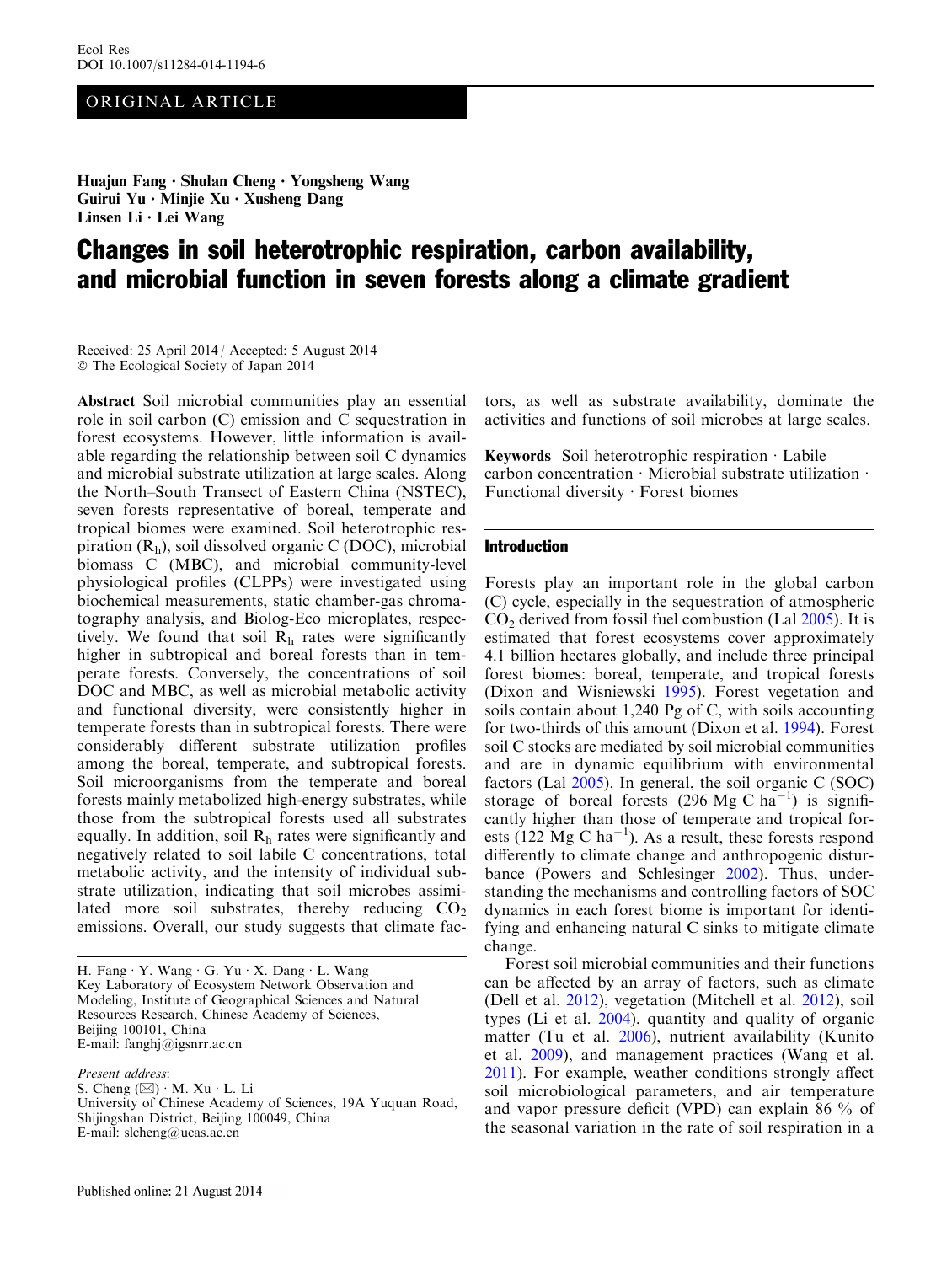Norway spruce forest (Ekblad et al. [2005\)](#page-8-0). Elevated temperatures tend to reduce the total microbial biomass and the relative abundance of Gram-negative bacteria and fungi (Schindlbacher et al. [2011](#page-9-0)). Soil water availability impacts osmotic potential, the transport of nutrients and energy, cellular metabolism, and competitive interactions of microbes (Li et al. [2004\)](#page-9-0). Broadleaved tree species are considered highly favorable for microbial activity relative to coniferous species because root exudates and litter from broadleaved forests typically have higher contents of water-soluble sugars, organic acids, and amino acids (Priha and Smolander [1997](#page-9-0); Priha et al. [2001](#page-9-0)). Therefore, soil C input rates and properties can significantly impact soil microbial biomass, composition, and activities (Fontaine et al. [2004](#page-8-0); Brant et al. [2006](#page-8-0); Tu et al. [2006](#page-9-0)), and shifts in soil microbial community structure may, in turn, alter soil C processes (Dell et al. [2012\)](#page-8-0). However, most of the studies conducted thus far have been confined to a single forest biome or have been focused on one or two controlling factors (Ultra et al. [2013](#page-9-0)), and few have dealt with the integrated effects of climate, vegetation, and soil substrate availability on soil microbial communities and the soil C cycle in the three principal forest biomes.

The terrestrial transect approach has previously been used to study the effects of changes in climate, land use, and atmospheric composition on the biogeochemistry and vegetation dynamics of terrestrial ecosystems (Canadell et al. [2002](#page-8-0)). The North–South Transect of Eastern China (NSTEC) is the fifteenth standard transect established, in 2005, by the International Geosphere-Biosphere Program (IGBP). It consists of many types of vegetation, from boreal forest to tropical rain forest, and the behaviors of its ecosystems are mainly driven by temperature, followed by precipitation (Fang et al. [2010\)](#page-8-0). From north to south, mean annual temperatures vary from  $-7$  °C in the cold, temperate, continental monsoon climatic zone to over  $26^{\circ}$ C in the equatorial monsoon climatic zone; mean annual precipitation increases from less than 230 mm in the semiarid grassland zone to about 2,200 mm in the tropical rain forest zone (Fang et al. [2010](#page-8-0)). These sites provide an ideal experimental system to explore the patterns of the soil C cycle and microbial substrate utilization at large scales. Along the NSTEC, Fang et al. [\(2010\)](#page-8-0) documented that the annual mean soil  $CO<sub>2</sub>$  fluxes in the boreal and temperate forests were significantly lower than those of the subtropical and tropical forests. Zheng et al. [\(2009\)](#page-9-0) also reported that the spatial variations in the temperature sensitivity  $(Q_{10})$  of soil  $CO<sub>2</sub>$  flux were primarily determined by soil temperature, SOC content, and ecosystem type. To date, few studies have focused on the environmental control of soil  $CO<sub>2</sub>$  flux, and considerably less is known about the relationship between the soil C cycle and microbial function at large scales (Dell et al. [2012](#page-8-0)).

In this study, we examined the spatial patterns of soil labile C content, the soil heterotrophic respiration  $(R_h)$ rate, and the metabolic activity and functional diversity of microbial communities in the boreal, temperate, and

tropical forest biomes along the NSTEC. We also clarified the functional linkage between the soil  $R<sub>h</sub>$  rate and microbial substrate utilization. We expected that the soil Rh rate would change along a latitudinal gradient and would be constrained by native climatic regimes and forest types; specifically, we expected that subtropical forests would have greater soil  $R<sub>h</sub>$  rates than boreal and temperate forests. Furthermore, we predicted that temperate forests would have higher microbial metabolic activities and more closed C cycles than subtropical and boreal forests due to environmental stresses.

## Methods

Site description and soil sampling

Along the NSTEC, field measurements and soil sampling were conducted in three forest sites: Great Xin'an Mountain in Northeast China; Dongling Mountain in North China, and Dinghu Mountain in South China. These sites differ substantially in their climate, vegetation, and soil properties (Table [1](#page-2-0)). At each climatic zone, we examined all the representative forest types. The Great Xin'an Mountain site has a cold-temperate humid climate, and its vegetation type is boreal forest, with dominant species being *Larix gmelinii* and *Betula* platyphylla (hereafter referred to as GX-Boreal forest). The Dongling Mountain site is characterized by a warm-temperate, semi-humid climate. A pine plantation (Pinus tabuliformis), secondary oak forest (Quercus wutaishanica), and secondary birch forest (Betula platyphylla) were chosen along an altitude gradient (hereafter referred to as DL-Pine, DL-Oak, and DL-Birch forests, respectively). Dinghu Mountain is characterized by a typical subtropical monsoon climate, and a disturbed pine plantation (Pinus massoniana), rehabilitated conifer and broadleaf mixed forest (Pinus massoniana, Schima superba), and old-growth evergreen broadleaved forest (Castanopsis chinensis, Cryptocarya chinensis, Cryptocarya concinna, Erythrophleum fordii, and Cyathea podophylla) were selected along a successional stage (hereafter referred to as DH-Pine, DH-Mixed, and DH-Broadleaf forests, respectively). For each forest type, three  $10 \text{ m} \times 20 \text{ m}$  plots were randomly selected. Although air temperate, precipitation, and nitrogen (N) deposition decrease from south to north along the NSTEC, SOC storage in the Dongling Mountain site is significantly lower than those of the Great Xin'an Mountain and Dinghu Mountain sites (Table [1\)](#page-2-0).

All soil samples were taken in August 2011 to reduce the interference caused by differences in sampling times. At each plot, the litter layer was removed and mineral soil at depths of 0–15 cm was collected using a core sampler (2.5 cm in diameter). Five soil samples were taken from each plot and combined into one sample. The 21 soil samples were transported to the lab in chilled polystyrene boxes and stored at  $4^{\circ}$ C for analysis.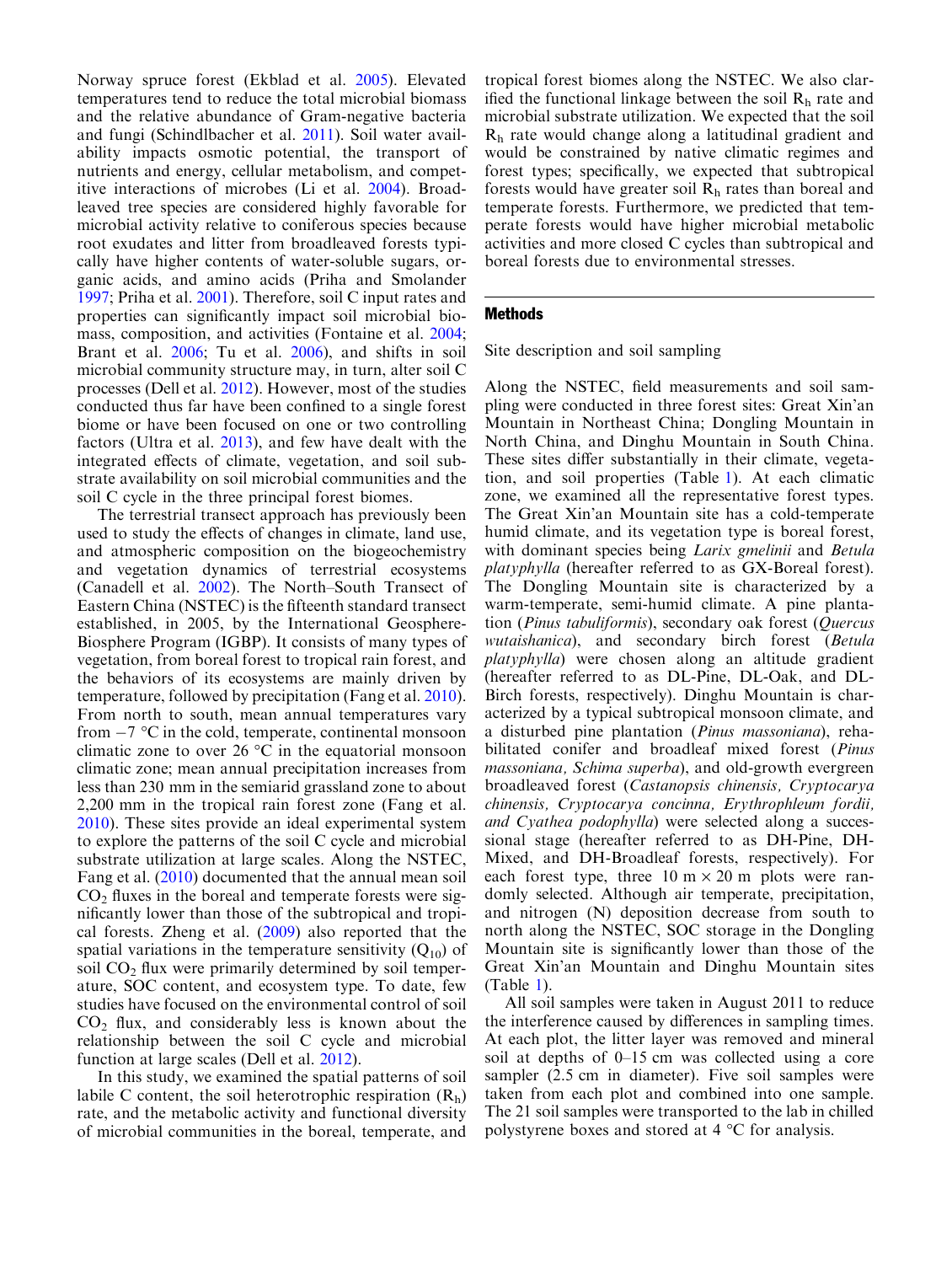<span id="page-2-0"></span>

| Table 1 The stand characteristics and surface soil (0-20 cm)                                                           |                                                                                                    |                                                                                       | properties of seven forests in the three forest biomes along the North-South Transect of Eastern China (NSTEC)                 |                                                                                                                                                                                                                                |                                                                                                                                                                                                                                |                                                                                                                                                                                                |                                                                                                                                                                             |
|------------------------------------------------------------------------------------------------------------------------|----------------------------------------------------------------------------------------------------|---------------------------------------------------------------------------------------|--------------------------------------------------------------------------------------------------------------------------------|--------------------------------------------------------------------------------------------------------------------------------------------------------------------------------------------------------------------------------|--------------------------------------------------------------------------------------------------------------------------------------------------------------------------------------------------------------------------------|------------------------------------------------------------------------------------------------------------------------------------------------------------------------------------------------|-----------------------------------------------------------------------------------------------------------------------------------------------------------------------------|
| Areas                                                                                                                  | Great Xin'an mountain <sup>a</sup>                                                                 |                                                                                       | Dongling mountain <sup>a</sup>                                                                                                 |                                                                                                                                                                                                                                | Dinghu mountain <sup>a</sup>                                                                                                                                                                                                   |                                                                                                                                                                                                |                                                                                                                                                                             |
| _atitude (°)                                                                                                           |                                                                                                    |                                                                                       | 39.96<br>115.42<br>115.42<br>1150<br>Temperate<br>1150<br>4.8<br>6.176<br>1.76<br>23.3<br>23.3<br>23.3<br>Secondary oak forest |                                                                                                                                                                                                                                |                                                                                                                                                                                                                                |                                                                                                                                                                                                |                                                                                                                                                                             |
| Longitude (°)                                                                                                          | $\frac{50.83}{121.50}$                                                                             | $\frac{9.96}{15.42}$                                                                  |                                                                                                                                |                                                                                                                                                                                                                                | 23.17<br>112.57<br>75                                                                                                                                                                                                          |                                                                                                                                                                                                |                                                                                                                                                                             |
| Altitude (m)                                                                                                           | 810                                                                                                |                                                                                       |                                                                                                                                |                                                                                                                                                                                                                                |                                                                                                                                                                                                                                | 23.17<br>112.57<br>150                                                                                                                                                                         |                                                                                                                                                                             |
| Climate zone                                                                                                           |                                                                                                    |                                                                                       |                                                                                                                                | 39.96<br>115.43<br>1050<br>1050<br>Temperate<br>4.3<br>55.5<br>12.3<br>12.3                                                                                                                                                    |                                                                                                                                                                                                                                |                                                                                                                                                                                                |                                                                                                                                                                             |
| MAT <sup>(°C)</sup>                                                                                                    | Boreal<br>$-5.4$<br>$500$                                                                          | Temperate<br>3.7                                                                      |                                                                                                                                |                                                                                                                                                                                                                                |                                                                                                                                                                                                                                |                                                                                                                                                                                                |                                                                                                                                                                             |
| $MAP$ $(nm)$                                                                                                           |                                                                                                    |                                                                                       |                                                                                                                                |                                                                                                                                                                                                                                |                                                                                                                                                                                                                                |                                                                                                                                                                                                |                                                                                                                                                                             |
| $MAE$ (mm)                                                                                                             | 800                                                                                                |                                                                                       |                                                                                                                                |                                                                                                                                                                                                                                |                                                                                                                                                                                                                                |                                                                                                                                                                                                |                                                                                                                                                                             |
| Aridity index                                                                                                          | $\leq$                                                                                             |                                                                                       |                                                                                                                                |                                                                                                                                                                                                                                |                                                                                                                                                                                                                                |                                                                                                                                                                                                |                                                                                                                                                                             |
| N deposition (kg N $ha^{-1}$ year <sup>-1</sup> )                                                                      | 8.50                                                                                               | $\frac{610}{164}$<br>$\frac{33}{23}$                                                  |                                                                                                                                |                                                                                                                                                                                                                                |                                                                                                                                                                                                                                |                                                                                                                                                                                                |                                                                                                                                                                             |
| Forest type                                                                                                            | Mature boreal forest                                                                               | econdary birch forest                                                                 |                                                                                                                                | Pine plantati                                                                                                                                                                                                                  | Subtropical<br>20.9<br>1564<br>1115<br>1115<br>0.71<br>28.4<br>28.4                                                                                                                                                            | Subtropical<br>20.9<br>20.9<br>11564<br>1115<br>1115<br>Needle-broadleaf<br>Needle-broadleaf<br>Needle-broadleaf<br>29.40<br>14.2<br>29.40<br>29.40<br>3.80<br>3.30<br>11.13<br>11.13<br>11.13 | 23.17<br>112.57<br>112.57<br>300<br>3009<br>20.9<br>1564<br>158.4<br>58.4.70<br>10.0<br>10.0<br>10.0<br>16.41<br>34.70<br>36.64<br>16.41<br>16.41<br>16.41<br>16.41<br>16.4 |
|                                                                                                                        |                                                                                                    |                                                                                       |                                                                                                                                |                                                                                                                                                                                                                                |                                                                                                                                                                                                                                |                                                                                                                                                                                                |                                                                                                                                                                             |
| Forest age                                                                                                             | 200                                                                                                |                                                                                       | $\overline{80}$                                                                                                                |                                                                                                                                                                                                                                |                                                                                                                                                                                                                                |                                                                                                                                                                                                |                                                                                                                                                                             |
| Tree height (m)                                                                                                        |                                                                                                    | 84.                                                                                   |                                                                                                                                |                                                                                                                                                                                                                                |                                                                                                                                                                                                                                |                                                                                                                                                                                                |                                                                                                                                                                             |
| DBH (cm)                                                                                                               |                                                                                                    |                                                                                       |                                                                                                                                |                                                                                                                                                                                                                                |                                                                                                                                                                                                                                |                                                                                                                                                                                                |                                                                                                                                                                             |
| Sand $(2-0.05$ mm, $\%$ )                                                                                              |                                                                                                    |                                                                                       |                                                                                                                                |                                                                                                                                                                                                                                |                                                                                                                                                                                                                                |                                                                                                                                                                                                |                                                                                                                                                                             |
| Silt $(0.05-0.002$ mm, %)                                                                                              | $\begin{array}{c} 14.1 \\ 16.0 \\ 23.76 \\ 33.78 \\ 24.62 \\ 14.62 \\ 14.83 \\ \hline \end{array}$ | $\frac{6.60}{9.30}$<br>$\frac{3.30}{4.10}$<br>$\frac{3.05}{3.05}$<br>$\frac{8}{3.74}$ | $47.9500$<br>$47.48.8780$<br>$47.48.8780$<br>$47.4890$<br>$47.890$<br>$47.4890$                                                | $30,45,000,47,000,47,000,441,000,441,000,441,000,441,000,441,000,441,000,441,000,441,000,441,000,441,000,441,000,441,000,441,000,441,000,441,000,441,000,441,000,441,000,441,000,441,000,441,000,441,000,441,000,441,000,441,$ | $30.51, 21.53, 33.53, 33.53, 33.53, 33.53, 33.53, 33.53, 33.53, 33.53, 33.53, 33.53, 33.53, 33.53, 33.53, 33.53, 33.53, 33.53, 33.53, 33.53, 33.53, 33.53, 33.53, 33.53, 33.53, 33.53, 33.53, 33.53, 33.53, 33.53, 33.53, 33.$ |                                                                                                                                                                                                |                                                                                                                                                                             |
| $Clay (< 0.002$ mm, $\frac{9}{9}$                                                                                      |                                                                                                    |                                                                                       |                                                                                                                                |                                                                                                                                                                                                                                |                                                                                                                                                                                                                                |                                                                                                                                                                                                |                                                                                                                                                                             |
| $year^{-1}$                                                                                                            |                                                                                                    |                                                                                       |                                                                                                                                |                                                                                                                                                                                                                                |                                                                                                                                                                                                                                |                                                                                                                                                                                                |                                                                                                                                                                             |
| Litterfall (Mg C ha <sup>-1</sup> )<br>SOC (kg m <sup>-2</sup> )                                                       |                                                                                                    |                                                                                       |                                                                                                                                |                                                                                                                                                                                                                                |                                                                                                                                                                                                                                |                                                                                                                                                                                                |                                                                                                                                                                             |
| Total N $(g \text{ kg}^{-1})$                                                                                          |                                                                                                    |                                                                                       |                                                                                                                                |                                                                                                                                                                                                                                |                                                                                                                                                                                                                                |                                                                                                                                                                                                |                                                                                                                                                                             |
| 2<br>O                                                                                                                 | 7.99                                                                                               |                                                                                       |                                                                                                                                |                                                                                                                                                                                                                                |                                                                                                                                                                                                                                |                                                                                                                                                                                                |                                                                                                                                                                             |
| Soil pH                                                                                                                | 5.31                                                                                               |                                                                                       |                                                                                                                                |                                                                                                                                                                                                                                |                                                                                                                                                                                                                                |                                                                                                                                                                                                |                                                                                                                                                                             |
| MAT mean annual temperature, MAP mean annual precipitation, MAE mean annual evaporation, DBH diameter at breast height |                                                                                                    |                                                                                       |                                                                                                                                |                                                                                                                                                                                                                                |                                                                                                                                                                                                                                |                                                                                                                                                                                                |                                                                                                                                                                             |

and a sources: database of Chinese Ecosystem Research Network (CERN) and Fang et al. (2010) aData sources: database of Chinese Ecosystem Research Network (CERN) and Fang et al. [\(2010](#page-8-0))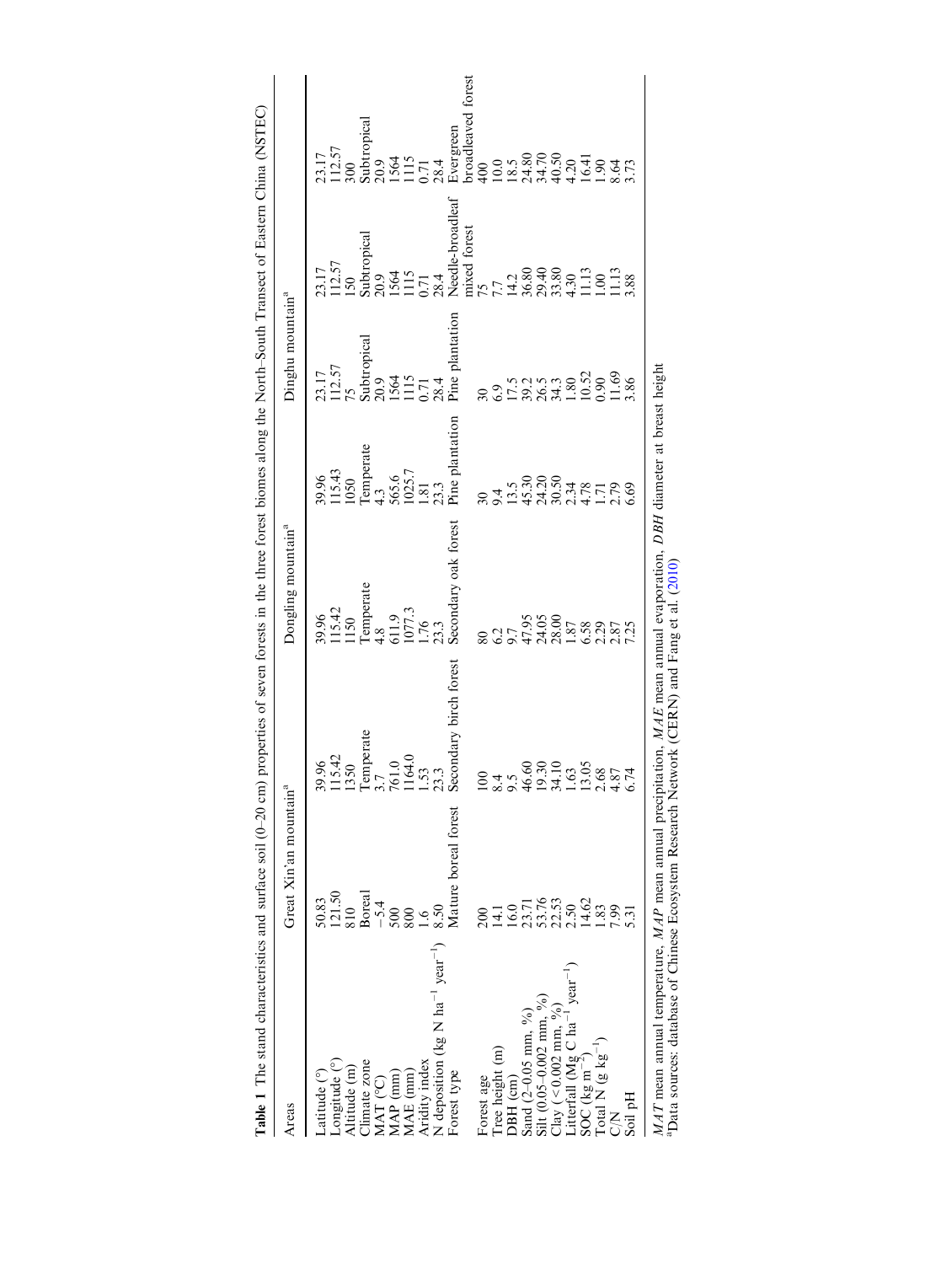<span id="page-3-0"></span>Soil Rh was measured using the trenching method. Two trench subplots (each 70 cm  $\times$  70 cm) were established at each plot. The subplots were prepared by making vertical cuts along the boundaries extending to 40 cm below the ground surface (approximately the bottom of the root zone) with a steel knife, severing all roots. The broken roots in the subplots were not removed to avoid further disturbances. Pieces of 0.5-cm thick polyethylene board were inserted into the vertical cuts to inhibit root regrowth. A square chamber and collar  $(0.125 \text{ m}^3)$  was designated to measure soil  $CO<sub>2</sub>$  flux using the static opaque chamber and gas chromatography method (Fang et al. [2010](#page-8-0)). The collar was inserted to a soil depth of 10 cm. The soil  $CO<sub>2</sub>$  flux was measured between 9:00 and 11:00 AM by fitting the chambers to the collars for 30 min. Four gas samples were taken using 100 ml plastic syringes at intervals of 0, 10, 20, and 30 min after closing the chambers. All gas samples were then injected into the gas chromatograph (Agilent GC-7890A, Santa Clara, California, USA) to determine the  $CO<sub>2</sub>$  concentration. The soil  $R<sub>h</sub>$  rate was calculated based on the slope of the linear regression between the  $CO<sub>2</sub>$  concentration and time (Wang and Wang  $2003$ ). The soil  $R<sub>h</sub>$ rate was measured at least three times per month during the growing season.

Dissolved organic carbon (DOC) and microbial biomass C (MBC) determination

The DOC of the soil samples was extracted with deionized water (solid to water ratio of 1:2.5 w/v) by shaking fresh soil samples for 1 h on a horizontal shaker at room temperature. The soil solution was filtered using  $0.45$ - $\mu$ m polytetrafluoroethylene filters, and the extracts were immediately analyzed for DOC concentration using a TOC analyzer (Liqui TOCII, Elementar, Hanau, Germany). Soil MBC was measured using the fumigation–extraction method, as described in Vance et al. ([1987\)](#page-9-0). Concentrations of  $K_2SO_4$ -extracted C in CHCl<sub>3</sub>fumigated and non-fumigated soils were determined using a TOC analyzer (Liqui TOCII, Elementar). MBC was equal to the quotient of the difference between extracted organic C from fumigated and non-fumigated soils and an exchange coefficient ( $k_{EC} = 0.38$ ).

### Microbial substrate utilization

Microbial community level physiological profiles  $(CLPPs)$  were determined using a Biolog EcoPlate<sup>TM</sup> (Biolog Inc., Hayward, California, USA) (Garland and Mills [1991](#page-8-0)). Briefly, 10 g of fresh soil was added to 100 ml of a 0.85 % NaCl solution and shaken on an orbital shaker for 30 min at 190 rpm. A 150- $\mu$ l aliquot of supernatant from 1:1,000 dilutions of each soil sample was added to each well. The plates were incubated at

25  $\degree$ C, and color development in each well was recorded as the optical density (OD) at 590 nm using a microplate reader (GENios ProTM, Tecan Trading AG, Männedorf, Switzerland) over a 7-day period (0, 24, 48, 72, 96, 120, 144, and 168 h). The average well color development (AWCD), Shannon richness index  $(H')$ , Shannon evenness index (E), and Simpson dominance index (D) were calculated based on the absorption values after EcoPlate<sup>TM</sup> incubation for 144 h (Gomez et al.  $2006$ ). Additionally, the 31 C sources were divided into six



Fig. 1 Seasonal variations in soil heterotrophic respiration (Rh) rates in the seven forests distributed in the three forest biomes. DH-Broadleaf, DH-Pine, and DH-Mixed in a represent the evergreen broadleaved, pine, and mixed forests in Dinghu Mountain, respectively. DL-Birch, DL-Oak, and DL-Pine in b represent the birch, oak, and pine forests in Dongling Mountain, respectively. GX-boreal in c represents the boreal forest in the Great Xin'an Mountain. **d** Shows the mean soil  $R_h$  rates in the seven forests during the entire observation period. The data are the means and standard errors of three replicates. Different lowercase letters indicate significant differences among forests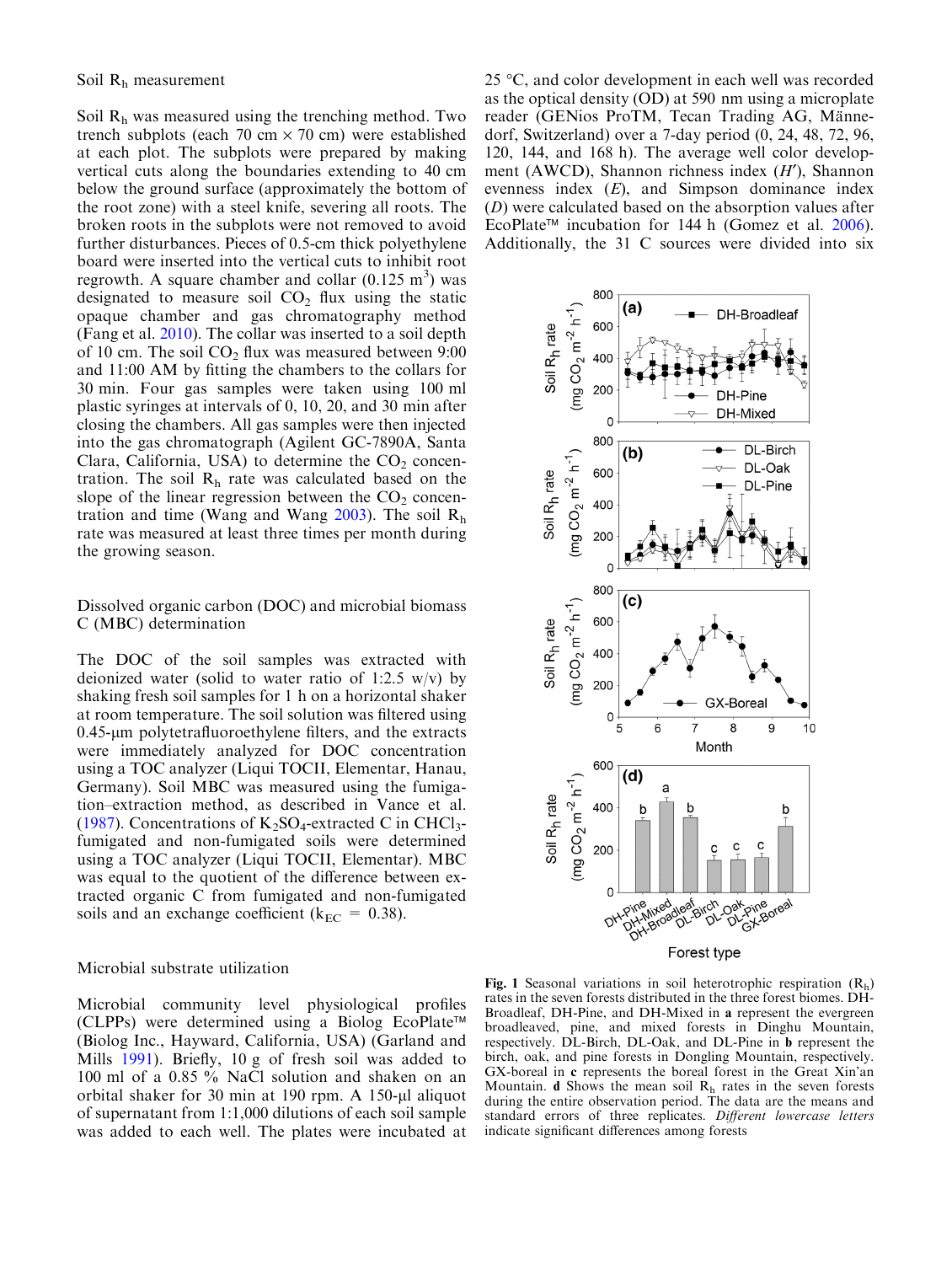<span id="page-4-0"></span>groups, carbohydrates, carboxylic acids, amines, amino acids, polymers, and miscellaneous, as suggested by Zak et al. [\(1994\)](#page-9-0). The average absorbance of all C sources within each group was computed as the intensity of single substrate utilization.

## Statistical analysis

We used a one-way analysis of variance (ANOVA) with a Tukey's Honestly Significant Difference (HSD) test to evaluate the effects of forest type on the soil  $R_h$  rate, labile C concentration, AWCD value, and functional diversity indices. Principal component analysis (PCA) of the primary Biolog data was used to analyze site similarity and to identify substrate redundancy. Simple linear regression was used to analyze the relationships between the soil  $R<sub>h</sub>$  rate and the soil labile C concentration, as well as between the soil  $R<sub>h</sub>$  rate and microbial substrate utilization.

## **Results**

# Soil  $R_h$  rate

Soil  $R_h$  rates in the subtropical forests remained relatively constant throughout the growing season (Fig. [1a](#page-3-0)),



Fig. 2 Concentrations of soil dissolved organic C (DOC) and microbial biomass C (MBC) in the seven forests. On the x-axis, DH-Pine, DH-Mixed, and DH-Broadleaf represent the pine, mixed, and evergreen broadleaved forests in Dinghu Mountain, respectively. DL-Birch, DL-Oak, and DL-Pine represent the birch, oak, and pine forests in Dongling Mountain, respectively. GXboreal represents the boreal forest in the Great Xin'an Mountain. Different lowercase letters indicate significant differences among forests

whereas those of the temperate and boreal forests exhibited a single peak at the end of July (Fig. [1](#page-3-0)b, c). Furthermore, the seasonal difference in soil  $R<sub>h</sub>$  rates was more pronounced in the boreal and temperate forests than in the subtropical forests (Fig. [1\)](#page-3-0). The average soil  $R<sub>h</sub>$  rates in the subtropical and boreal forests ranged from 312.91 to 428.43 mg  $CO_2 \text{ m}^{-2} \text{ h}^{-1}$ , which was significantly higher than those of the temperate forests, which ranged from 152.70 to 164.64 mg  $CO_2$  m<sup>-2</sup> h<sup>-1</sup> (Fig. [1d](#page-3-0)). Within the subtropical climatic zone, the soil  $R<sub>h</sub>$  rate in the mixed forest was higher than those of the pine plantation and evergreen broadleaved forests (Fig. [1d](#page-3-0)). However, in the warm-temperate climatic zone, the difference in soil  $R<sub>h</sub>$  rates along the latitude gradient among the birch, oak, and pine forests was not significant (Fig. [1](#page-3-0)d).

#### Soil DOC and MBC concentrations

Soil DOC is a labile component of soil organic matter and is susceptible to degradation by heterotrophic microbes. The average DOC concentration in the subtropical forest soils ranged from 93.54 to 93.75 mg  $kg^{-1}$ , which was significantly lower than those of the temperate and boreal forest soils, which ranged from 142.92 to



Fig. 3 Variation of microbial substrate utilization during a 168-h incubation and the average well color development (AWCD) values for the seven forests. On the x-axis, DH-Pine, DH-Mixed, and DH-Broadleaf represent the pine, mixed, and evergreen broadleaved forests in Dinghu Mountain, respectively. DL-Birch, DL-Oak, and DL-Pine represent the birch, oak, and pine forests in Dongling Mountain, respectively. GX-boreal represents the boreal forest in the Great Xin'an Mountain. Different lowercase letters indicate significant differences among forests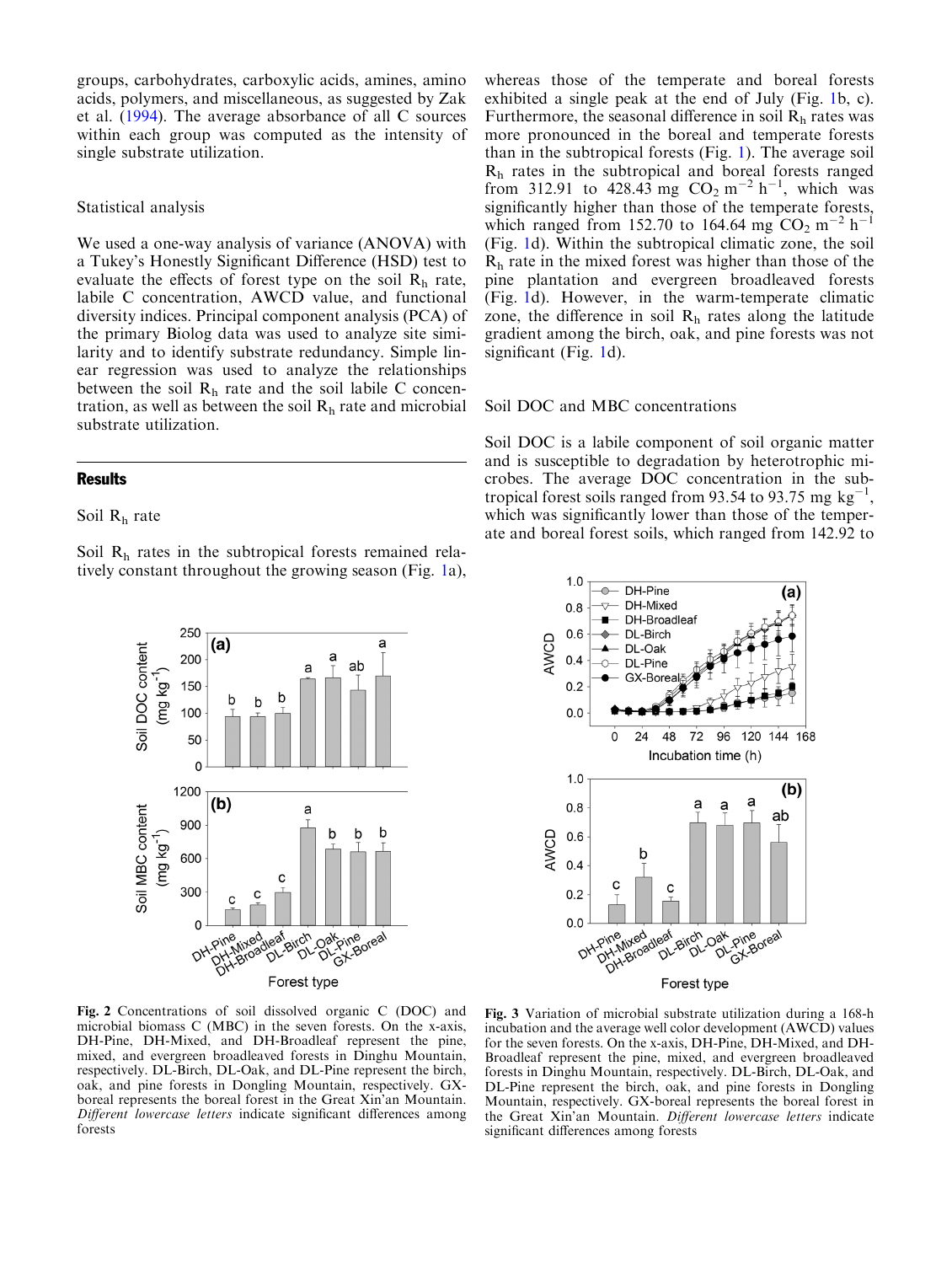<span id="page-5-0"></span>Table 2 Functional diversity indices for carbon utilization by soil microbial communities

| Forests types <sup>a</sup> | Shannon $H^{\prime}$ <sup>b</sup> | Shannon $E^{\circ}$ | Simpson $D^b$       |
|----------------------------|-----------------------------------|---------------------|---------------------|
| GX-Boreal                  | $2.84 \pm 0.170ab$                | $1.11 \pm 0.024b$   | $0.93 \pm 0.012ab$  |
| DL-Birch                   | $3.10 \pm 0.067a$                 | $1.21 \pm 0.056a$   | $0.95 \pm 0.005a$   |
| DL-Oak                     | $3.04 \pm 0.089a$                 | $1.15 \pm 0.059ab$  | $0.95 \pm 0.005a$   |
| DL-Pine                    | $3.08 \pm 0.055a$                 | $1.13 \pm 0.006ab$  | $0.95 \pm 0.003a$   |
| DH-Pine                    | $2.59 \pm 0.095b$                 | $1.13 \pm 0.041ab$  | $0.90 \pm 0.007$    |
| DH-Mixed                   | $2.95 \pm 0.087a$                 | $1.14 \pm 0.027ab$  | $0.94 \pm 0.007$ ab |
| DH-Broadleaf               | $2.78 \pm 0.180ab$                | $1.14 \pm 0.011ab$  | $0.92 \pm 0.023b$   |

a GX-boreal represents the boreal forest in Great Xin'an Mountain. DL-Birch, DL-Oak, and DL-Pine represent the birch forest, oak forest, and pine forest in Dongling Mountain, respectively. DH-Pine, DH-Mixed, and DH-Broadleaf represent the pine forest, mixed forest, and evergreen broadleaved forest in Dinghu Mountain, respectively

<sup>b</sup>Indices were calculated based on the optical density values after 144 h of incubation. Data are expressed as means  $\pm$  standard errors. Different lowercase letters indicate significant differences among forests

169.93 mg  $kg^{-1}$  (Fig. [2a](#page-4-0)). Similarly, the soil MBC concentration averaged 667.05 mg  $kg^{-1}$  in the boreal forest, and ranged from 661.48 to  $875.89$  mg kg<sup>-1</sup> in the three temperate forests. Overall, soil MBC concentrations in the boreal and temperate forests were three times as high as those of the subtropical forests (Fig. [2](#page-4-0)b). However, there were no significant differences in soil DOC and MBC concentrations between the boreal and temperate forests, nor between forests in the same climatic zones (Fig. [2](#page-4-0)). These results showed that the temperate and boreal forest soils had higher C availability and total microbial biomass than the subtropical forest soils.

## Patterns of microbial substrate utilization

The curves for color development during the incubation period were sigmoidal, and the overall AWCD values of the temperate and boreal forests increased more rapidly than the subtropical forests after 24 h (Fig. [3](#page-4-0)a). Color development was significantly higher for the temperate forest soils than for the subtropical forest soils, while that of the boreal forest soil was intermediate (Fig. [3](#page-4-0)b). Among the subtropical forests, the mixed forest exhibited a higher soil AWCD value than the pine and evergreen broadleaved forests (Fig. [3b](#page-4-0)). In addition, significant differences in the mean values of  $H$ ,  $E$ , and D were detected among the seven forest soils, and soil microbial functional diversity tended to decrease from the temperate forests to the boreal and subtropical forests (Table 2). In the subtropical climatic zone, the value of  $H'$  for the mixed forest soils was significantly higher than that of the pine forest soils (Table 2).

The intensity of individual substrate utilization by microbial communities was generally consistent with the total AWCD (Gomez et al. [2006\)](#page-8-0). Across the seven forests, soil microorganisms utilized the six substrates in the same order, with carboxylic acids being the most utilized substrate, followed by amino acids and carbohydrates, polymers, amines, and miscellaneous substrates (Fig. [4](#page-6-0)). The intensity of substrate utilization followed the order temperate > boreal > subtropical

forests (Fig. [4](#page-6-0)), with the exception of miscellaneous substrates. In the subtropical climatic zone, the intensity of microbial substrate utilization in the mixed forest tended to be higher than those of the pine and broadleaved forests (Fig. [4\)](#page-6-0). Principal component analysis of the CLPP data revealed that the first two principal components (PC1 and PC2) accounted for 70.1 and 6.8  $\%$  of the variance, respectively (Fig. [5](#page-6-0)). Moreover, microorganisms from the temperate forests metabolized mainly sugars, amino acids, and carboxylic acids, while those from the subtropical forests utilized substrates in equal proportions.

Relationships between soil  $R_h$ , labile C, and microbial substrate utilization

In large scales, soil  $R<sub>h</sub>$  rates were significantly and negatively related to soil MBC and DOC concentrations (Fig. [6a](#page-7-0), b). Except for miscellaneous substrates, soil  $R_h$ rates were significantly and negatively related to microbial metabolic activities (AWCD) and the intensity of individual substrate utilization (Fig. [6](#page-7-0)c–i). Moreover, the correlation coefficients were higher between soil  $R_h$ rates and the utilization intensities of carbohydrates and polymers than between soil  $R<sub>h</sub>$  rates and the utilization intensity of other substrates (Fig. [6d](#page-7-0)–i).

## **Discussion**

Effects of forest biomes on soil  $R_h$  and labile C

Soil  $R<sub>h</sub>$  reflects the soil microbial physiological status, and a high value indicates a high turnover in the belowground C pool in forest ecosystems (Ananyeva et al. [2008\)](#page-8-0). The rates of soil  $R<sub>h</sub>$  along the NSTEC were in the order subtropical  $>$  boreal  $>$  temperate forests, which was consistent with the variation patterns of the aridity index and SOC stocks (Table [1\)](#page-2-0). These results indicated that soil  $R<sub>h</sub>$  rates at large scales were driven by the combination of precipitation and temperature, as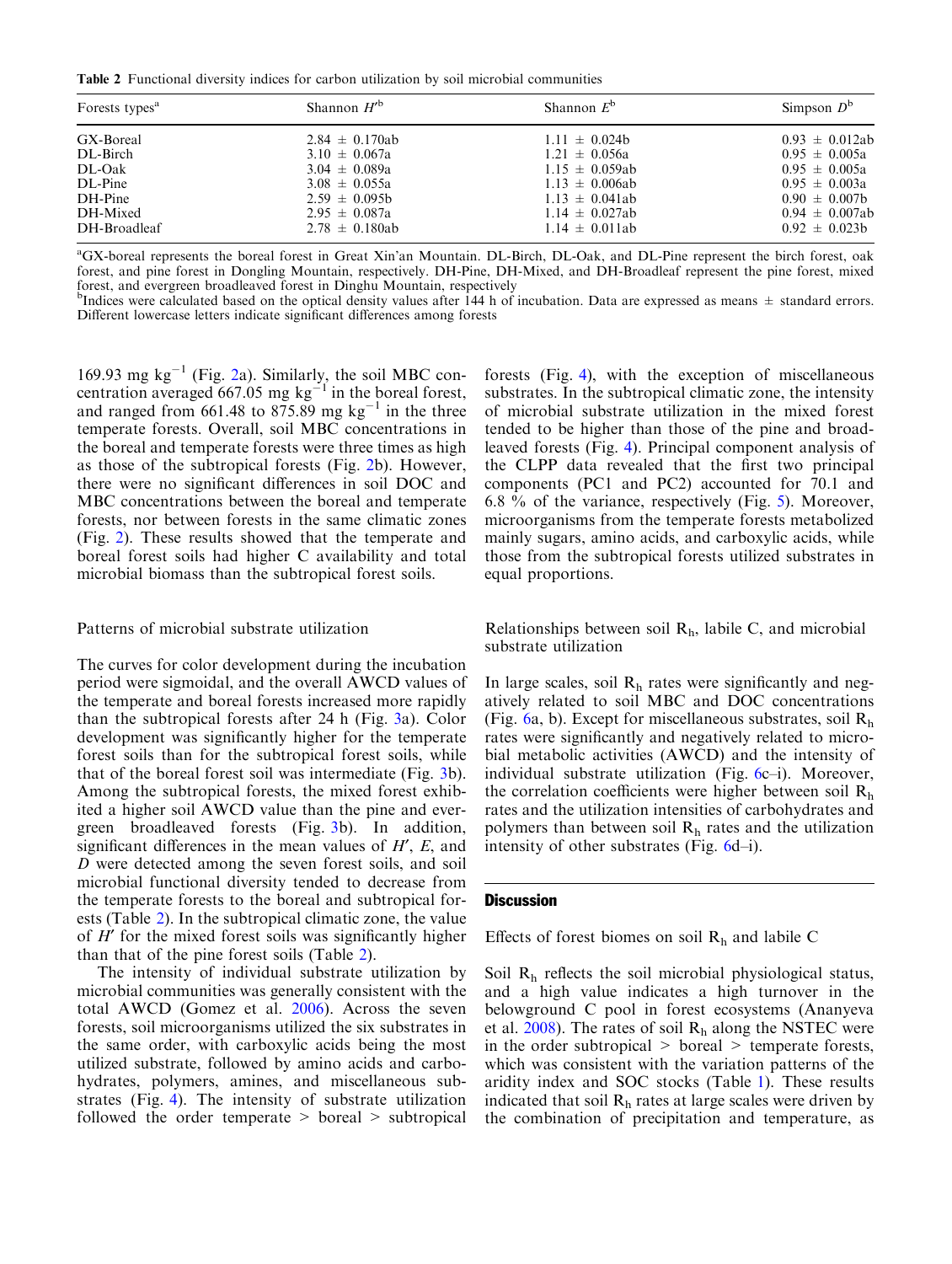<span id="page-6-0"></span>

Fig. 4 Characteristics of microbial utilization of carbohydrates (a), carboxylic acids (b), amino acids (c), polymers (d), miscellaneous (e), and amines (f) in the seven forests. On the x-axis, DH-Pine, DH-Mixed, and DH-Broadleaf represent the pine, mixed, and evergreen broadleaved forests in Dinghu Mountain, respectively. DL-Birch, DL-Oak, and DL-Pine represent the birch, oak, and pine forests in Dongling Mountain, respectively. GX-boreal represents the boreal forest in the Great Xin'an Mountain. Different lowercase letters indicate significant differences among forests

well as by substrate amounts. Similarly, Zheng et al. ([2009\)](#page-9-0) and Yu et al. ([2010](#page-9-0)) documented that forest ecosystems in southern China had the largest soil  $CO<sub>2</sub>$ emissions because of their higher temperatures, and the annual soil respiration rates in the boreal forests in Northeast China were higher than those in central China because of their high SOC stocks. Insam ([1990](#page-9-0)) also found that an increase in the precipitation/evaporation ratio led to an increase in substrate-induced respiration per soil C unit. Among the three subtropical forests, we observed higher  $R_h$  rates in mixed forest soils than in pine and evergreen broadleaved forest soils, which was consistent with the pattern of soil microbial metabolic activities (Fig. [3](#page-4-0)). The above results suggested that the soil  $R<sub>h</sub>$  rate at the local scale was largely dominated by substrate availability and soil microbial metabolism (Lõhmus et al. [2006](#page-9-0)).

Soil DOC is an easily accessible source of energy and C resources for soil microbes, and, correspondingly, its



Fig. 5 Principal component analysis of soil microbial utilization of C sources of different forest types. All values were based on a 144-h incubation. Data in parentheses indicate the percentage of total variation accounted for by each principal component

production and consumption are dominated by soil microbial communities (Jones et al. [2008;](#page-9-0) Hagedorn et al. [2012](#page-9-0)). Soil MBC reflects the degree of C immo-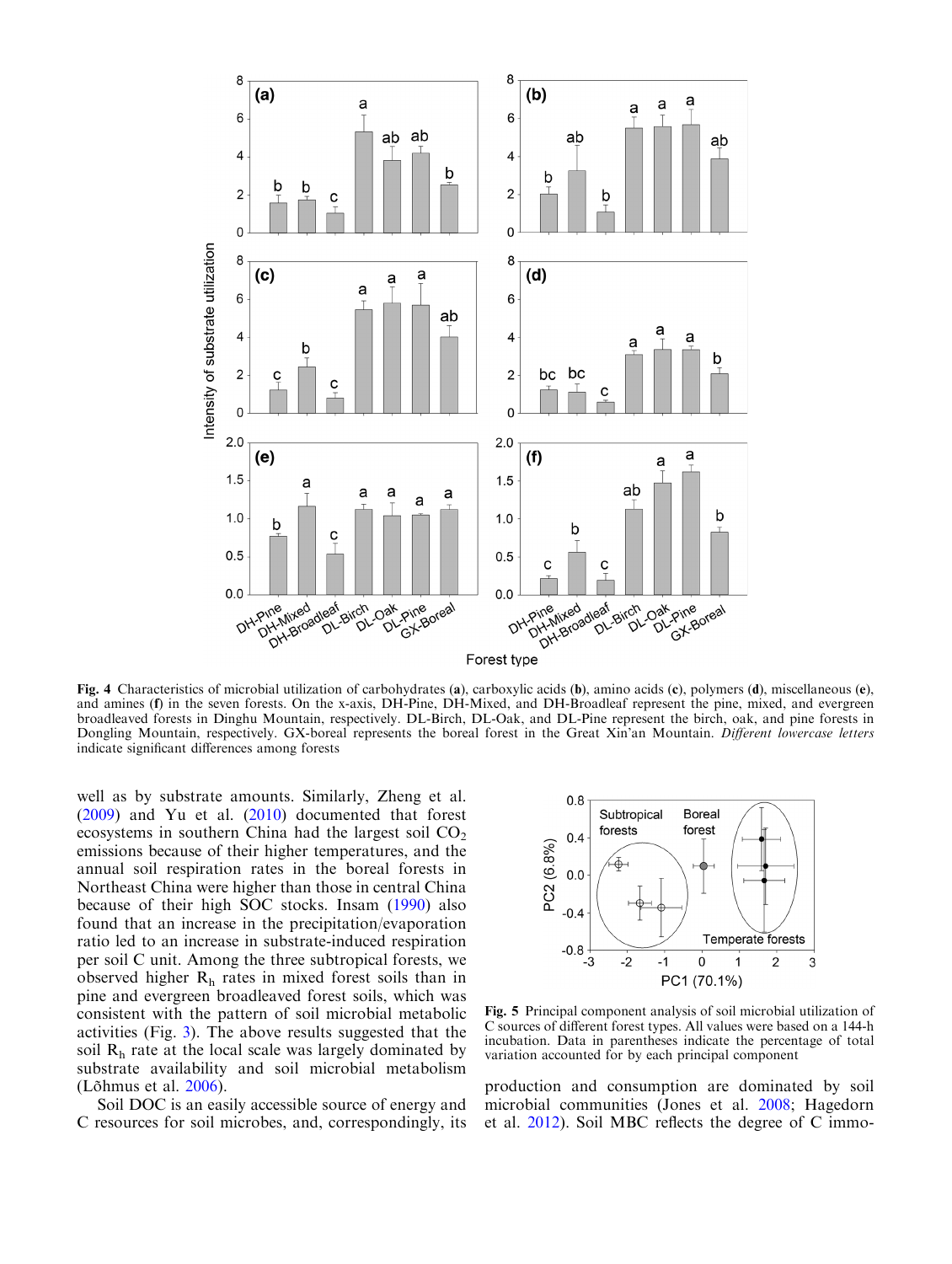<span id="page-7-0"></span>

Fig. 6 Relationships between soil heterotrophic respiration  $(R_h)$  rates and soil dissolved organic C (DOC), microbial biomass C (MBC), average well color development (AWCD), and utilization of individual substrates

bilization, and higher concentrations indicate that more C is assimilated into microbial biomass, which reduces the losses of C through chemical and physical processes (Liu et al. [2010](#page-9-0)). The concentrations of soil DOC and MBC in the temperate and boreal forests were higher than those of subtropical forests (Figs. [2](#page-4-0), [3\)](#page-4-0), indicating a higher production/consumption ratio of soil DOC and higher microbial C immobilization in the high-latitude forests. In general, subtropical forests, which probably contain litter with a larger percentage of recalcitrant compounds (e.g., lignin), may have a higher fungi/bacteria ratio compared with temperate forests (Liu et al. [2012](#page-9-0); Zhang et al. [2013](#page-9-0)). Furthermore, soil bacteria are the primary decomposers of simple carbohydrates, organic acids, and amino acids, whereas soil fungi are the primary decomposers of recalcitrant compounds (Myers et al. [2001\)](#page-9-0). Therefore, the difference in microbial community composition (e.g., fungi/bacteria) and chemical properties (e.g., C/N) of litter and SOM under different forest types and climatic zones can be responsible for the spatial variation of soil DOC and MBC concentrations (Paul [2006](#page-9-0); Waldrop and Zak [2006](#page-9-0); Hagedorn et al. [2008](#page-9-0)).

The inverse relationships between soil  $R<sub>h</sub>$  rates and labile C contents, as well as between soil  $R<sub>h</sub>$  rates and the utilization of individual C resources across three forest zones (Fig. 6a, b), indicated a shift of soil C turnover from open to closed with increasing soil labile C contents. In other words, more soil substrates were assimilated by soil microbes and, therefore, less  $CO<sub>2</sub>$  was emitted. Furthermore, these inverse relationships could imply different resource utilization strategies in boreal and temperate forests ('k strategist') compared with subtropical forests ('r strategist') (Nogueira and Melo [2006;](#page-9-0) Fierer et al. [2007](#page-8-0)). Existing evidence shows that physiological stresses, such as seasonal drought, low temperature, and low N availability, decrease the amount of C substrates used for respiration and increase their conversion into microbial biomass in temperate and boreal forests (Zhong et al. [2009](#page-9-0); Hu et al. [2010;](#page-9-0) Liu et al. [2010;](#page-9-0) Wei et al. [2011\)](#page-9-0).

Effects of forest biomes on microbial metabolic activity and functional diversity

The AWCD reflects the sole C source utilization ability of the soil microbial community (Garland and Mills [1991\)](#page-8-0). The higher AWCD values in the temperate soils, in comparison with those of the boreal and subtropical forest soils, indicated that the C-poor temperate forests utilized C substrates more effectively than the C-rich boreal and subtropical forests. Among the six groups of substrates, microbial communities in the temperate forest soils mainly used carbohydrates, carboxylic acids, and amino acids (Fig. [4](#page-6-0)), suggesting that microorganisms probably use easily degradable and high-energy substrates (Kunito et al. [2009](#page-9-0)). The spatial pattern of microbial metabolic activity could be related to soil water availability (Marschner and Kalbitz [2003\)](#page-9-0), nutrient availability (Wang et al. [2011\)](#page-9-0), and soil pH (Saleh-Lakha et al. [2005\)](#page-9-0), etc. For example, soil microbial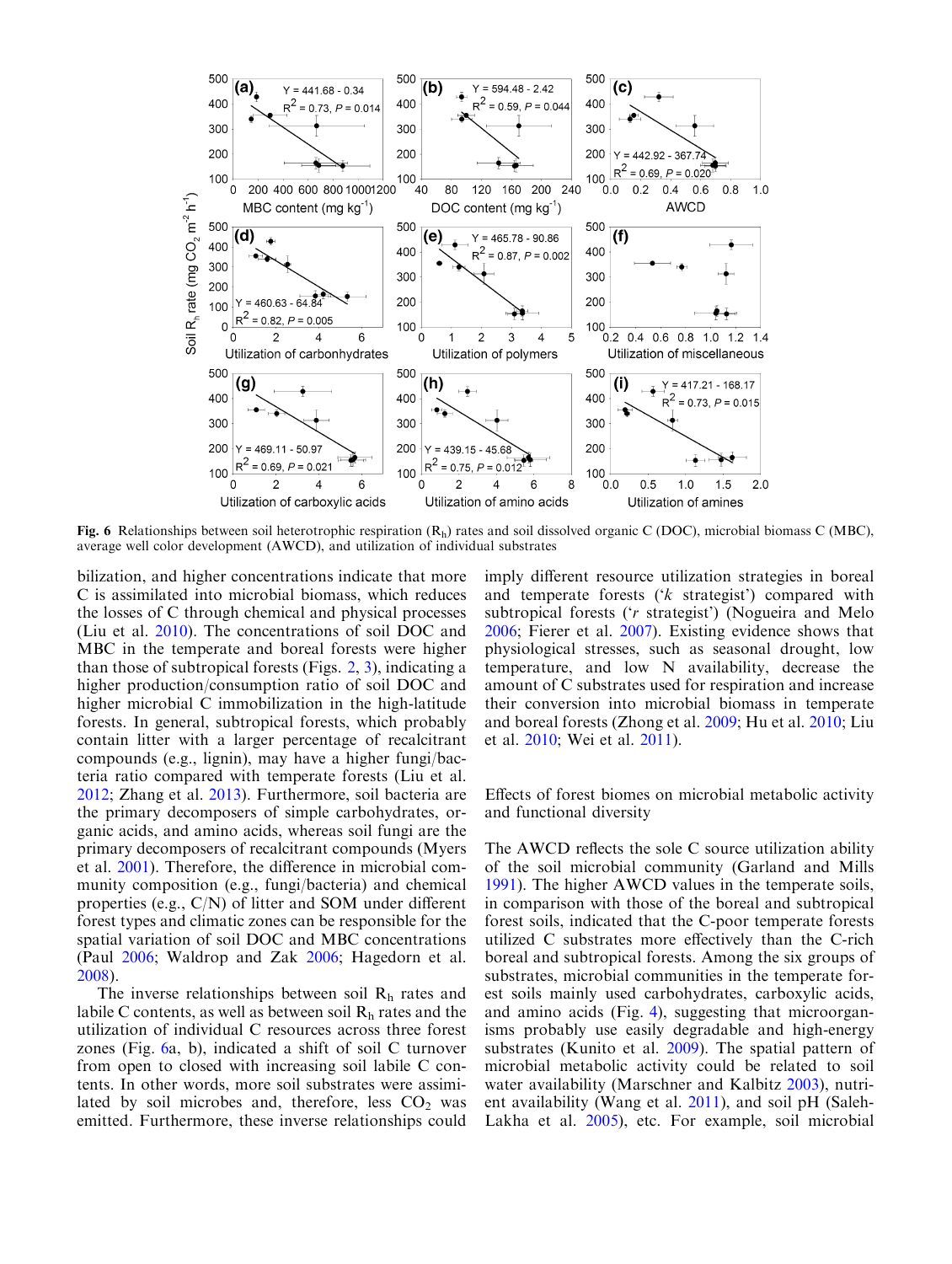<span id="page-8-0"></span>activity is limited more by water than C or N in forests (Li et al. [2004](#page-9-0); Chaer et al. 2009), and the higher soil microbial activity in the temperate forests relative to those of the boreal and subtropical forests might be associated with microbes that are resistant to drought stress (Papatheodorou et al. [2004\)](#page-9-0). Additionally, N availability strongly regulates soil microbial activities and processes in the forests of the East Asian monsoon climate region (Liu et al. [2011;](#page-9-0) Wang et al. [2011\)](#page-9-0). In N-poor temperate and boreal forest soils, more photoassimilates are allocated below ground to support microbial processes. Furthermore, soil acidity in subtropical forests has also been linked to a decrease in the availability of C to microbial communities (Grayston et al. 2004), and to slower litter decomposition and microbial growth rates (White et al. [2005;](#page-9-0) Ultra et al. [2013](#page-9-0)).

The Shannon-Wiener index  $(H')$  is a measure of the richness and distribution of the microbial population, the Shannon evenness index  $(E)$  reflects the comparability of substrate utilization between all utilized substrates, while the Simpson dominance index  $(D)$  reflects the dominance and concentration of the utilized C substrates (Gomez et al. 2006). The temperate forests had a higher catabolic diversity relative to the boreal and subtropical forests, which was consistent with the patterns of the aridity index and labile C contents (Table [1](#page-2-0); Fig. [2\)](#page-5-0). These results suggest that soil microbial functional diversity is dominated by climatic factors, followed by C-oxidation pathways (Zak et al. [1994;](#page-9-0) Carney and Matson 2005). We believe that the semi-humid, temperate forests possibly maintain their high functional diversity by enhancing the turnover of plant biomass and enhancing root exudation under seasonal drought stress (Zak et al. [2003\)](#page-9-0). Additionally, in the subtropical forests, the Shannon  $H'$  index in the mixed forest was higher than that of the pine forest, which was mainly attributed to a difference in soil pH (Table [1](#page-2-0)). Numerous studies have shown that soil acidification has a significant negative effect on the diversity of soil microbial communities (Fierer and Jackson 2006; Lauber et al. [2009](#page-9-0)).

## **Conclusions**

This study characterized the patterns in the soil  $R<sub>h</sub>$  rate, labile C concentration, microbial substrate utilization, and functional diversity in three forest biomes along the NSTEC. The soil  $R<sub>h</sub>$  rates in the subtropical forests were significantly higher than those of the temperate and boreal forests, whereas their soil labile C contents and microbial metabolic activities were lower. Soil microbial communities in the temperate forest soils tended to use easily metabolized, high-energy substrates, while those in the subtropical forests used all substrates equally. Although our study has provided some insights into the pattern of soil C turnover and microbial metabolism in the three forest biomes, there remain serious gaps in our

understanding of the linkage between microbial community dynamics and soil functions. Therefore, subsequent research should focus on the composition, structure, and genetic diversity of soil microbial communities along the NSTEC.

Acknowledgments This research was funded by the National Key Research and Development Program (2012CB417103), the National Natural Science Foundation of China (31290221, 31130009, and 31290222), Bingwei's Funds for Young Talents of the Chinese Academy of Sciences (2011RC202) and the CAS Strategic Priority Program (No. XDA05050600). We are grateful to Dr. Elizabeth Entwistle of the University of Michigan for careful reading of the manuscript.

#### References

- Ananyeva ND, Susyan EA, Chernova OV, Wirth S (2008) Microbial respiration activities of soils from different climatic regions of European Russia. Eur J Soil Biol 44:147–157
- Brant JB, Sulzman EW, Myrold DD (2006) Microbial community utilization of added carbon substrates in response to long-term carbon input manipulation. Soil Biol Biochem 38:2219–2232
- Canadell J, Steffen W, White P (2002) IGBP/GCTE terrestrial transects: dynamics of terrestrial ecosystems under environmental change-Introduction. J Veg Sci 13:298–300
- Carney KM, Matson PA (2005) Plant communities, soil microorganisms, and soil carbon cycling: does altering the world belowground matter to ecosystem functioning? Ecosystems 8:928–940
- Chaer GM, Fernandes MF, Myrold DD, Bottomley PJ (2009) Shifts in microbial community composition and physiological profiles across a gradient of induced soil degradation. Soil Sci Soc Am J 73:1327–1334
- Dell EA, Carley DS, Rufty T, Shi W (2012) Heat stress and N fertilization affect soil microbial and enzyme activities in the creeping bentgrass (Agrostis Stolonifera L.) rhizosphere. Appl Soil Ecol 56:19–26
- Dixon RK, Wisniewski J (1995) Global forest systems: an uncertain response to atmospheric pollutants and global climate change? Water Air Soil Pollut 85:101–110
- Dixon RK, Brown S, Houghton REA, Solomon A, Trexler M, Wisniewski J (1994) Carbon pools and flux of global forest ecosystems. Science 263:185–189
- Ekblad A, Boström B, Holm A, Comstedt D (2005) Forest soil respiration rate and  $\delta^{13}$ C is regulated by recent above ground weather conditions. Oecologia 143:136–142
- Fang H, Yu G, Cheng S, Zhu T, Wang Y, Yan J, Wang M, Cao M, Zhou M (2010) Effects of multiple environmental factors on  $CO<sub>2</sub>$  emission and  $CH<sub>4</sub>$  uptake from old-growth forest soils. Biogeosciences 7:395–407
- Fierer N, Jackson RB (2006) The diversity and biogeography of soil bacterial communities. Proc Natl Acad Sci USA 103:626–631
- Fierer N, Bradford MA, Jackson RB (2007) Toward an ecological classification of soil bacteria. Ecology 88:1354–1364
- Fontaine S, Bardoux G, Abbadie L, Mariotti A (2004) Carbon input to soil may decrease soil carbon content. Ecol Lett 7:314–320
- Garland JL, Mills AL (1991) Classification and characterization of heterotrophic microbial communities on the basis of patterns of community-level sole carbon source utilization. Appl Environ Microbiol 57:2351–2359
- Gomez E, Ferreras L, Toresani S (2006) Soil bacterial functional diversity as influenced by organic amendment application. Bioresour Technol 97:1484–1489
- Grayston S, Campbell C, Bardgett R, Mawdsley J, Clegg C, Ritz K, Griffiths B, Rodwell J, Edwards S, Davies W (2004) Assessing shifts in microbial community structure across a